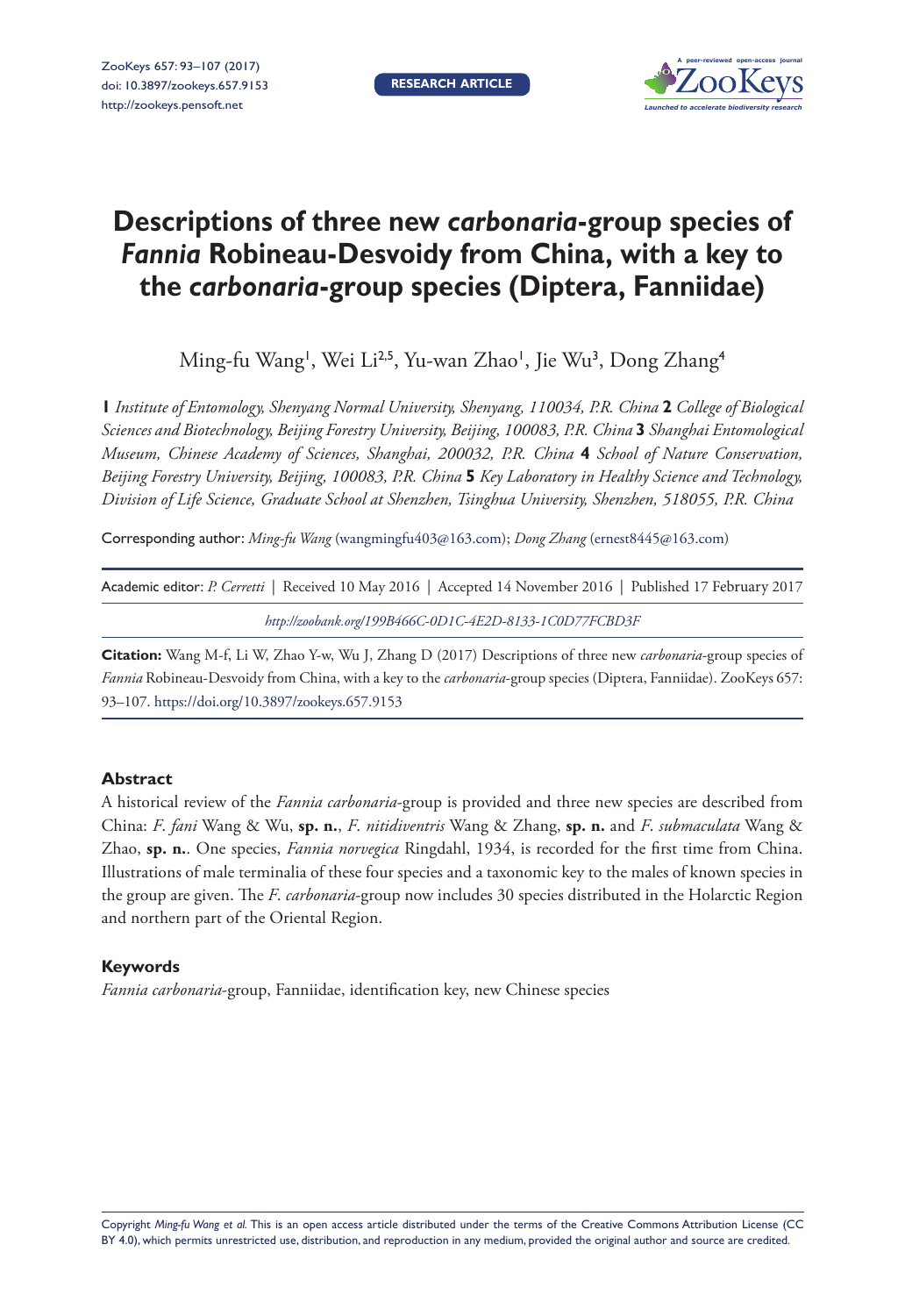#### **Introduction**

The *Fannia carbonaria*-group is one of the species-groups of genus *Fannia*. It was established by Chillcott (1961) for 15 species arranged in two subgroups, namely the *F*. *carbonaria*-subgroup and the *F*. *minutipalpis*-subgroup. Species of this group are characterized by the following character states: mid tibia usually with two anterodorsal setae and two posterodorsal setae; hind femur without a posteroventral seta at distal part; and thorax usually with one stout prealar seta.

Since the  $19<sup>th</sup>$  century, a number of investigators have turned their attention to what is now termed the *F. carbonaria*-group, including Meigen (1826), Verrall (1892), Stein (1895, 1920), Ringdahl (1934), D'Assis-Fonseca (1966), Nishida (1974a, 1974b, 1975a, 1975b) and Gregor and Rozkošný (1993). Studies at the end of 1900s added eight European species to the group (consisting of five species in the *F*. *carbonaria*subgroup and three in the *F*. *minutipalpis*-subgroup; Rozkošný, Gregor & Pont, 1997), as well as five Chinese species (Xue and Wang 1998).

At the beginning of  $21<sup>st</sup>$  century, Nishida (2002, 2003) studied the Japanese species of the *F. carbonaria*-group. Wang, Xue and Su (2004) revised eight species in the group from China. Wang et al. (2009) reviewed the cosmopolitan fauna of the *F*. *carbonaria*subgroup by updating a key to males, presenting a diagnosis to each species, and describing two new species from China. Recently, study of Barták et al. (2016) found out that *F*. *lucida* Chillcott, 1961 is a junior synonym of *F*. *norvegica* Ringdahl, 1934. This brought the total number of known species of the *F*. *carbonaria*-group to 27, containing 17 species in the *F*. *carbonaria*-subgroup and ten in the *F*. *minutipalpis*-subgroup.

During a study of the Fanniidae fauna, three new species belonging to the *F*. *carbonaria*-subgroup were discovered in China and are described herein. The total number of species in the *F*. *carbonaria*-group is now 30. Illustrations of male terminalia are given for the species and an updated key to the identification of males is provided.

#### **Materials and methods**

Terminology follows McAlpine (1981) and Stuckenberg (1999). Absolute measurements in millimeters (mm) are given for body length. All type specimens of the new species are deposited in the Institute of Entomology, Shenyang Normal University, Shenyang, China (**IESNU**) except for those of *Fannia fani* sp. n., which are deposited in the Shanghai Entomological Museum, Chinese Academy of Science, Shanghai, China (**SHEM**). Methods for the preparation of terminalia and illustrations follow Zhang et al. (2013). Abbreviations used throughout the text are as follow:

| acr              | acrostichal seta,   | ia               | intra-alar seta,     |
|------------------|---------------------|------------------|----------------------|
| ad               | anterodorsal seta,  | D                | posterior seta,      |
| av               | anteroventral seta, | pd               | posterodorsal seta,  |
| $\boldsymbol{d}$ | dorsal seta,        | pra              | prealar seta,        |
| $\frac{d}{c}$    | dorsocentral seta,  | $\boldsymbol{v}$ | posteroventral seta. |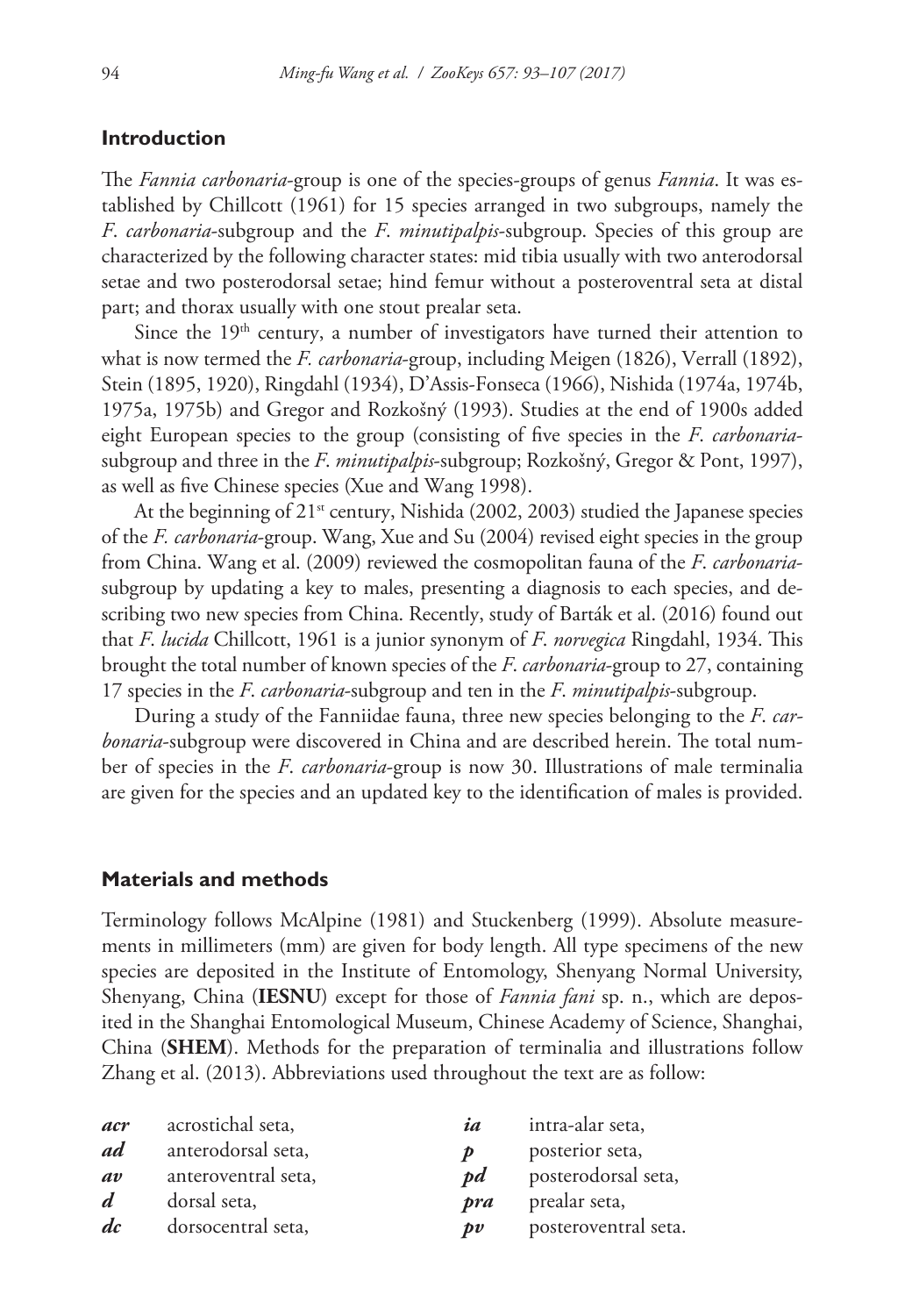# **Taxonomic accounts**

# **Key to the males of the** *Fannia carbonaria-***group**

| $\mathbf{1}$ | Hind coxa bare on posterior surface; palpus normal (Fannia carbonaria-sub-           |
|--------------|--------------------------------------------------------------------------------------|
|              |                                                                                      |
|              | Hind coxa with setulae on posterior surface; palpus short (Fannia minutipalpis-      |
|              |                                                                                      |
| 2            | Hind femur swollen on posteroventral surface in distal half3                         |
|              | Hind femur not swollen on posteroventral surface in distal half 4                    |
| 3            | Presutural acr triserial; katepisternal setae 0+1; mid coxa with 3-8 ad; hind        |
|              | femur with 6 or 7 stout av with tips of setae curved on swollen part; cercal         |
|              | plate with cluster of slender setae in upper part Fannia xiaoi Fan [China]           |
|              | Presutural acr biserial; katepisternal setae 1+1; mid coxa without ad; hind          |
|              | femur with only 2 or 3 av with tips of setae not curved on swollen part; cercal      |
|              |                                                                                      |
|              |                                                                                      |
| 4            |                                                                                      |
|              |                                                                                      |
| 5            |                                                                                      |
|              |                                                                                      |
|              |                                                                                      |
| 6            | Presutural triserial; calypters yellowish; pra 3/4 to 4/5 as long as posterior noto- |
|              |                                                                                      |
|              | Fannia corvina Verrall [China, Japan, North America, throughout Europe]              |
|              | Presutural biserial; calypters brown; pra 1/2 as long as posterior notopleural seta; |
|              | cercal plate with median apical process  Fannia maculosa Nishida [Japan]             |
| 7            |                                                                                      |
|              |                                                                                      |
| 8            |                                                                                      |
|              |                                                                                      |
| 9            |                                                                                      |
|              | Stein [Czech Republic, Great Britain, Japan, throughout North America]               |
|              | Calypters yellowish or yellow; haltere yellow or brownish yellow10                   |
| 10           | Lower calypter not projecting beyond upper one and smaller                           |
|              | Fannia melanura Chillcott [Throughout North America]                                 |
|              | Lower calypter projecting beyond upper one and larger11                              |
| 11           | Abdomen without pollinosity or stripe and therefore black and shining                |
|              | Fannia nitidiventris Wang & Zhang, sp. n. [China]                                    |
|              | Abdomen with pollinosity and median linear stripe or triangular stripe12             |
| 12           | Syntergite $1+2$ to tergite 4 each with a median dark linear stripe 13               |
|              | Syntergite 1+2 to tergite 4 each with a triangular stripe 15                         |
| 13           | Presutural acr triserial Fannia dorsovittata Wang [China]                            |
|              |                                                                                      |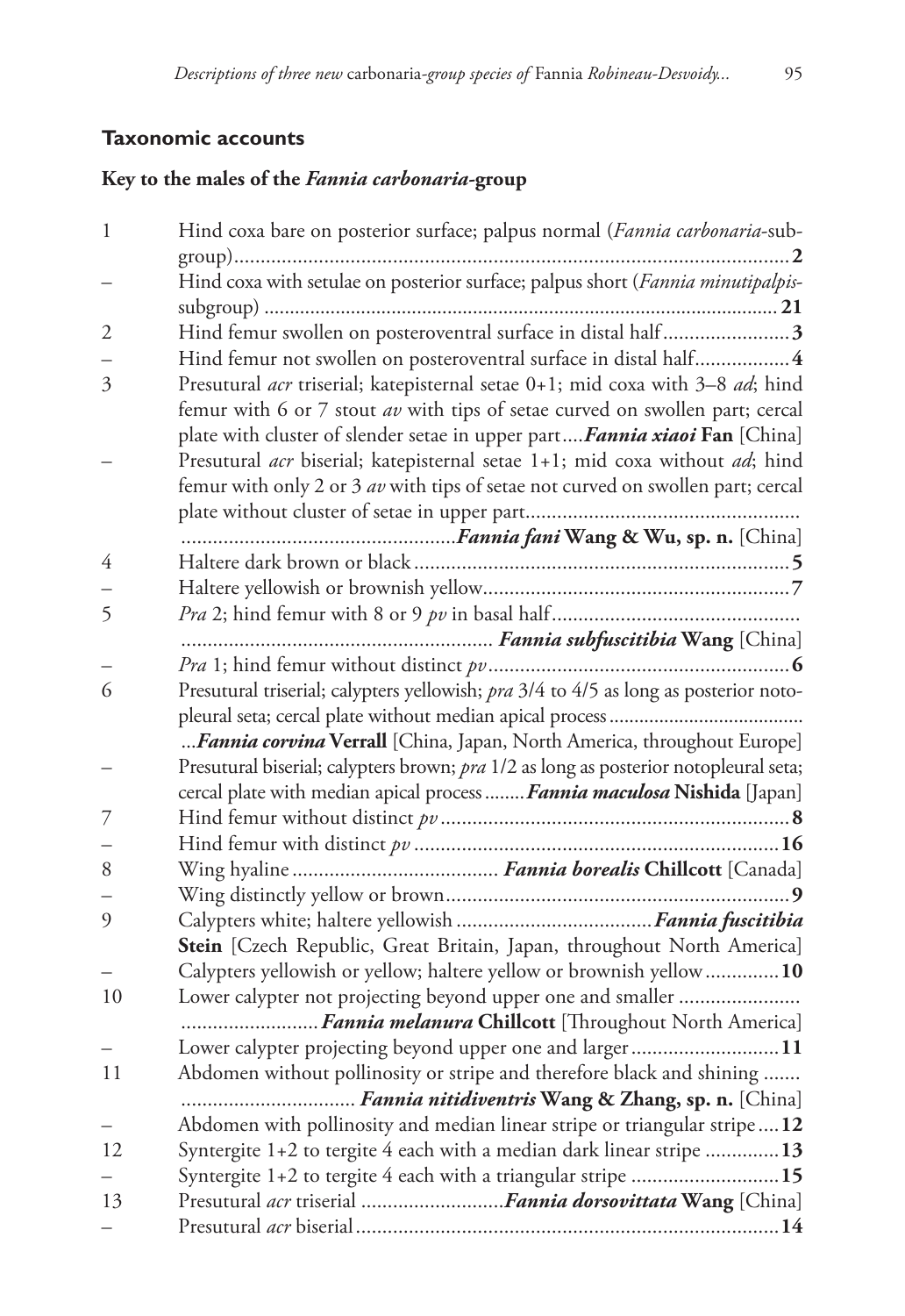| 14 | <i>Pra</i> stout, 3/4 length of posterior notopleural seta; hind tibia with 4 <i>ad</i>           |
|----|---------------------------------------------------------------------------------------------------|
|    | Pra short, 1/2 length of posterior notopleural seta; hind tibia with 3 or 4 ad                    |
|    |                                                                                                   |
| 15 |                                                                                                   |
|    | bonaria Meigen [Canada, China, Japan, throughout Europe, United States]                           |
|    |                                                                                                   |
|    | pseudonorvegica D'Assis-Fonseca [Czech Republic, England, Hungary]                                |
| 16 |                                                                                                   |
|    |                                                                                                   |
| 17 |                                                                                                   |
|    |                                                                                                   |
| 18 | Hind femur with $pv$ row becoming gradually weaker towards apex                                   |
|    |                                                                                                   |
|    | Hind femur with $pv$ row not becoming gradually weaker towards apex 19                            |
| 19 | Occipital setae present; hind tibia with 5-8 ad  Fannia fulgida Nishida [Japan]                   |
|    | Occipital setae absent; hind tibia with 2 or 3 adFannia norvegica                                 |
|    | Ringdahl [China, Czech Republic, Denmark, Great Britain, Greek, Japan,                            |
|    | North Africa, Norway, Spain, Switzerland, throughout North America]                               |
| 20 | Pra 1, stout, 2/3 to 3/4 length of posterior notopleural seta; mid tibia with 2 ad;               |
|    | hind tibia with 3 ad and 2 av  Fannia imperatoria Nishida [China, Japan]                          |
|    | Pra 2, weak, the longest one 1/2 length of posterior notopleural seta; mid tibia                  |
|    | with 1 <i>ad</i> ; hind tibia with 1 <i>ad</i> and 1 <i>av</i> Fannia pallidibasis Pont [Morocco] |
| 21 | Syntergite 1+2 to tergite 4 each with a distinctly median dark triangular                         |
|    | Syntergite 1+2 to tergite 4 each with a median linear stripe or an inverted T-                    |
|    |                                                                                                   |
| 22 |                                                                                                   |
|    |                                                                                                   |
| 23 |                                                                                                   |
|    |                                                                                                   |
|    | Occipital setae with gap in row in posterior 1/3; frontal setae 9–1324                            |
| 24 | In ventral view, surstylus not projecting at middle on posterior margin, bacil-                   |
|    |                                                                                                   |
|    |                                                                                                   |
|    | In ventral view, surstylus projecting and horn-like and becoming broader at                       |
|    | middle on posterior margin, bacilliform sclerite straight in distal part25                        |
| 25 |                                                                                                   |
|    |                                                                                                   |
|    |                                                                                                   |
|    |                                                                                                   |
| 26 |                                                                                                   |
|    |                                                                                                   |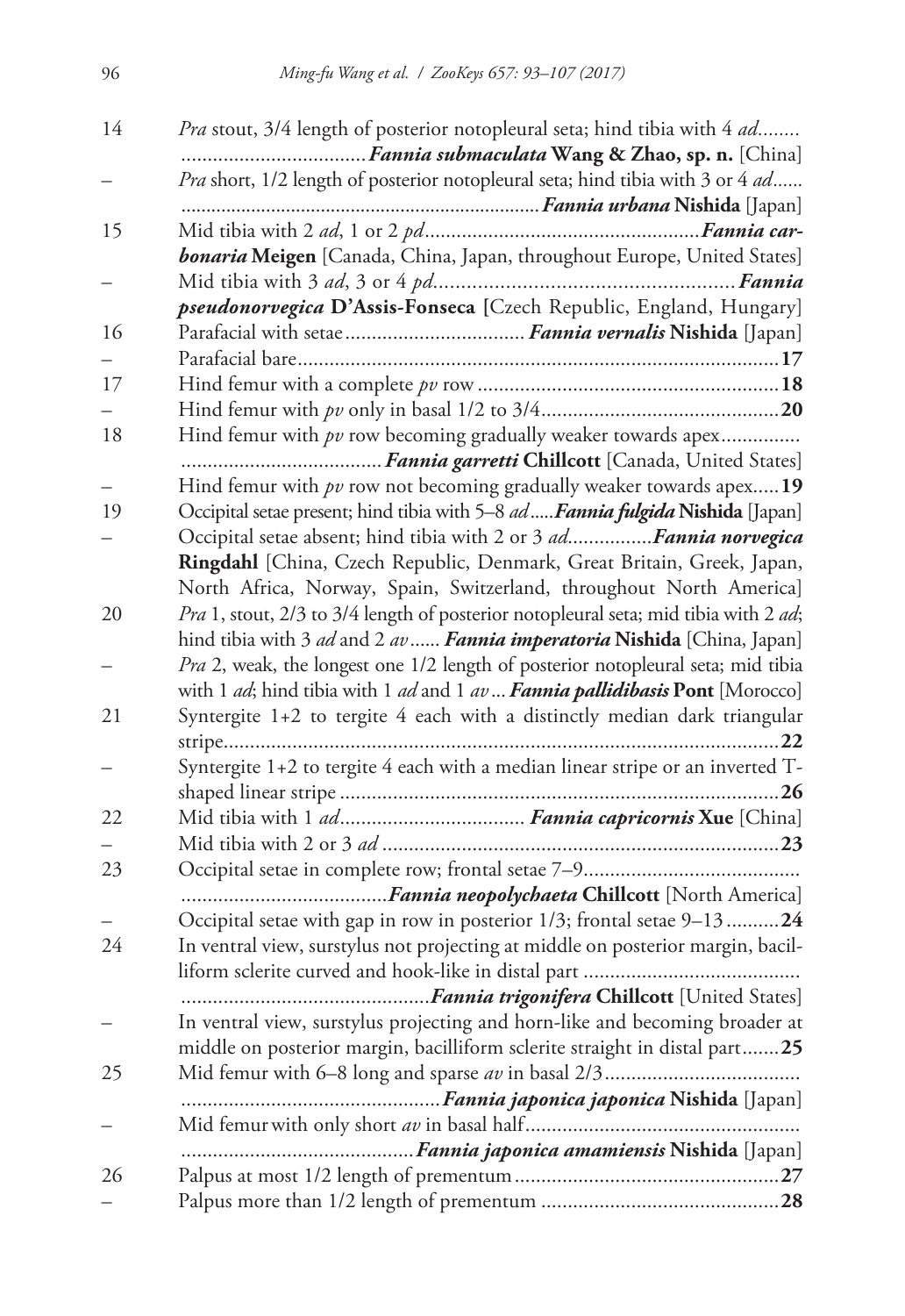| 27 | Hind tibia with only 1 stout <i>ad</i> ; palpus less than 1/2 length of premen-   |
|----|-----------------------------------------------------------------------------------|
|    |                                                                                   |
|    | Stein [China, Czech Republic, Germen, North America, Slovak Republic]             |
|    | Hind tibia with 2 stout <i>ad</i> ; palpus 1/2 length of prementum                |
|    |                                                                                   |
| 28 |                                                                                   |
|    |                                                                                   |
|    | Parafacial at middle 1/3–1/2 as wide as width of postpedicel 29                   |
| 29 | Hind femur with $pv$ row in basal $2/3$ to basal part; postpedicel three times    |
|    | longer than wide Fannia tauricornis Wang, Xue & Su [China]                        |
|    | Hind femur with $pv$ row only in basal $1/2$ to basal part; postpedicel 2.5 times |
|    |                                                                                   |
| 30 | Eye with sparse and short hairs; prementum with thin gray pollinosity; pra        |
|    |                                                                                   |
|    | chaeta Stein [Austria, Czech Republic, Germany, Russia, Sweden; Bermuda]          |
|    | Eye bare; prementum black and shining, without pollinosity; pra 2/3 length of     |
|    | posterior notopleural seta  Fannia antilocera Wang, Xue and Su [China]            |

#### **Descriptions of three new species from China**

*Fannia fani* **Wang & Wu, sp. n.**

<http://zoobank.org/1A7E9708-AFB6-45ED-948E-EB35BAF6C084> Fig. 1

**Diagnosis.** This species is characterized as follows: presutural *acr* biserial; katepisternal setae 1+1; calypters yellowish; haltere yellow; mid coxa without *ad*; mid femur without ventral spine; mid tibia with only one *d* and one *v* at apex; hind femur with only two or three stout *av* on swollen part in distal half, the longest one not longer than 1/2 of hind tibial length, all other short hair-like; cercal plate without long setae cluster in upper part.

**Description.** MALE. Body length 4.5−5.0 mm. Eye with sparse and short light brown hairs; upper inner facets larger than the rest; postocular setae in one row, long and fine, curved anteriorly in the upper part of head, occipital setae behind the postocular setae on vertex; fronto-orbital plate and parafacial with grayish silver pollinosity; at narrowest point frons slightly wider than the distance between outer margins of two posterior ocelli, as wide as the width of postpedicel; frontal stripe black, with thin gray pollinosity, at narrowest point slightly narrower than the width of fronto-orbital plate; frontal setae 12–15, stout, nearly reaching ocellar triangle; without orbital seta; parafacial bare, at middle as wide as the width of postpedicel; antenna black, postpedicel 1.6 times longer than wide, arista black; epistoma not projecting beyond vibrissal angle, vibrissal angle behind frontal angle in profile; subvibrissal setulae in one row, lateral of subvibrissal setulae with some fine setae; gena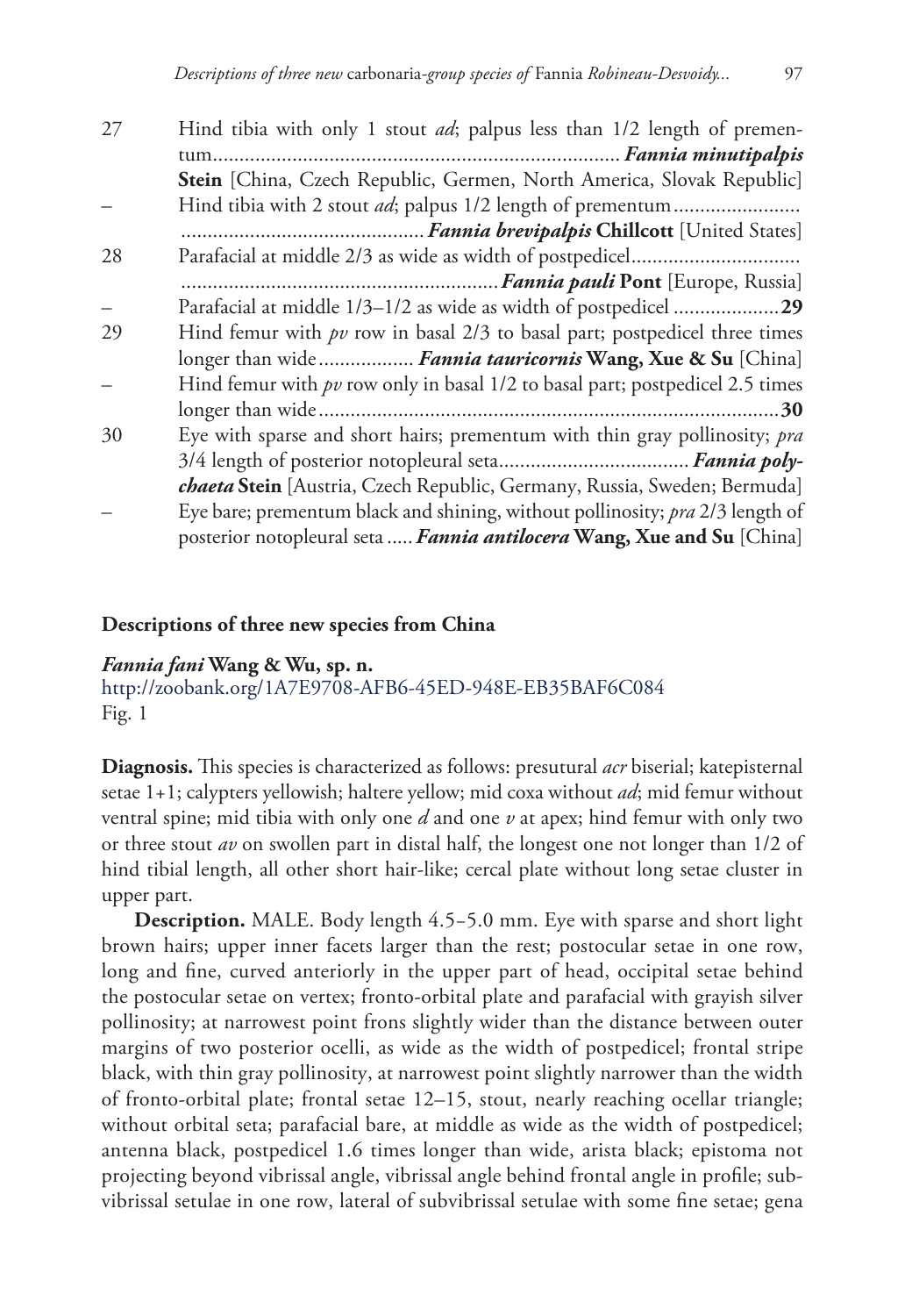

**Figure 1.** *Fannia fani* Wang & Wu, sp. n., male, holotype (specimen from Heilongjiang, deposited in SHEM). **A** Right hind leg, anterior view **B** Right hind leg, posterior view **C** Terminalia, ventral view **D** Terminalia, lateral view **E** Sternite 5, ventral view. Scale bars: **A–B** 0.50 mm; **C−E** 0.25 mm.

and genal dilation with black setulae, upper margin of gena with upcurved setae; prementum with thin grayish yellow pollinosity, 2.5 times longer than wide; palpus black, claviform, as long as prementum. Thorax black in ground color, notum with brownish gray pollinosity, and with four slightly wide but indistinct stripes; presutural *acr* biserial, only prescutellar pairs slightly stout, the distance between *acr* rows 1/2 of the distance between *acr* row and *dc* row, *dc* 2+3, *ia* 0+2, *pra* 1, 3/5 to 2/3 of the length of posterior notopleural seta, notopleuron without setula; proepisternal setae 2, proepimeral setae 2, around proepimeral setae with ten to 13 slender setulae; basisternum, proepisternum, anepimeron, meron and katepimeron bare; katepisternal setae 1+1, katepisternum without ventral spine; anterior spiracle yellowish, small, posterior one yellow; calypters yellowish, the lower one slightly projecting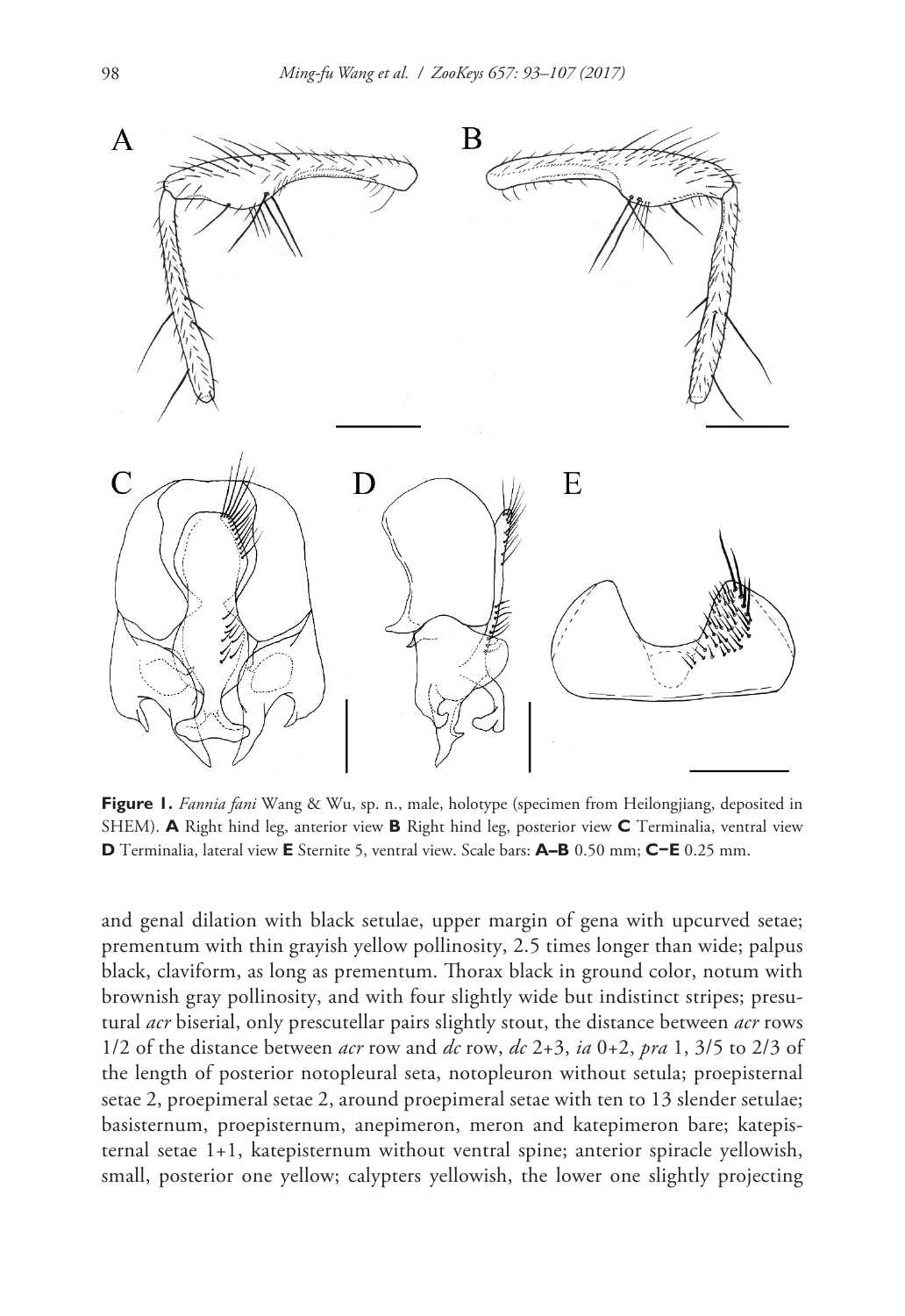beyond the upper one. Wing brownish; veins brown; tegula dark brown; basicosta yellowish brown; costal spine inconspicuous; node of Rs bare on ventral and dorsal surfaces; vein  $R_{4,5}$  straight, vein  $M_{1,2}$  slightly close to vein  $R_{4,5}$  distally; crossveins without obvious cloud; halter yellow but brown in distal part. Legs entirely black; fore coxa without anterior spine on ventral surface, fore femur with complete *pv* row, fore tibia without *ad* and *p*; mid coxa without a hook-like spine or spine-like

seta, mid femur with long and sparse *av* in basal part, becoming gradually denser and shorter towards apex, biserial and short spine-like in preapical part, then with a gap towards apex and with four or five comb-like setae in distal part, *ad* row complete but short, *pv* row complete and stout, biserial in preapical part, behind *pv* row with a complete and stout row of setae, mid tibia slightly slender in basal 2/5 and slightly swollen in distal 3/5, with one *ad* and one or two *pd* in distal half, with one *d* and one *v* at apex, and with numerous slender setulae on ventral surface, the longest one slightly shorter than mid tibial width in distal part, mid first tarsomere without basal tooth-like spine on ventral surface; hind coxa bare on posterior surface, hind femur slightly curved and swollen in distal half, with *av* only on swollen part, 2-3 of them stout, other trichia all short hair-like, *ad* row stout (Fig. 1A), posterior to posteroventral surface bare in basal  $2/3$ , with five  $pv$  in distal  $1/3$ , only two slightly stout, with three or four slender *pv* in distal part (Fig. 1B), hind tibia with one median *av*, without *ad*, with one stout median *d*, with one *d* in distal half (Fig. 1A, B). Abdomen long and flattened, black in ground color, with gray pollinosity; syntergite  $1+2$ to tergite 4 each with a median triangular stripe, stripe on tergite 2 slightly broader in basal half, 1/2 as wide as the width of tergite, tergite 5 with a dark median stripe; sternite 1 with setulae, sternites 2 and 3 long and narrow, sternite 4 broad, sternite 5 strongly concave on posterior margin and straight on anterior margin, with four strong setulae above (Fig. 1E); cercal plate longish, broad in ventral view, slender in lateral view (Fig. 1C, D); surstylus broad at basal part, separated into two branches at middle, in lateral view the anterior one short and curved hook-like while the posterior one long and straight (Fig. 1C, D).

FEMALE. Unknown.

**Remarks.** This new species appears to be most similar to *F*. *xiaoi* Fan, 2000 but differs by having *acr* in two rows; katepisternal setae 1+1; calypters yellowish; haltere yellow; mid femur without ventral spine; mid tibia with only one *d* and one *v* at apex; mid first tarsomere without any special structure; hind femur with only two or three stout *av* on swollen part in distal half, the longest one not longer than 1/2 of hind tibial length, all other short hair-like (Fig. 1A); cercal plate without long setae cluster in upper part (Fig. 1C, D).

**Etymology.** The new species is named after Prof. Zi-de Fan in honor of his outstanding work on Calyptratae.

**Type series.** Holotype male: China, Heilongjiang, Wuying, 12.V.1979, Coll. J. Shen (SHEM). Paratype: 1 male, the same data as holotype.

**Distribution.** Known only from the type locality in Heilongjiang, China.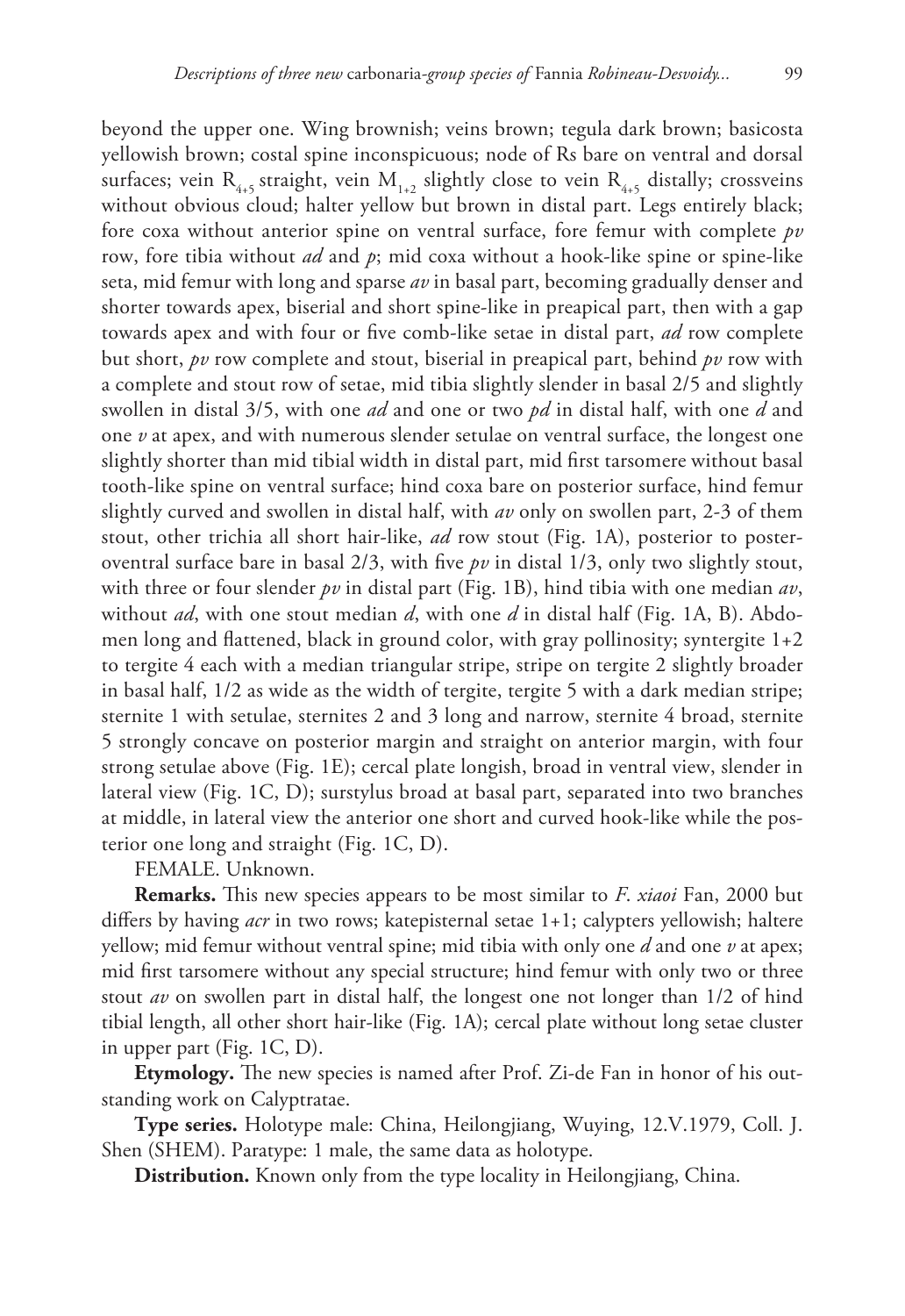#### *Fannia nitidiventris* **Wang & Zhang, sp. n.**

<http://zoobank.org/B1D49BEA-B845-4047-BF0E-396CB099CD09> Fig. 2

**Diagnosis.** This species is characterized as follows: frontal setae five or six; posterior *acr* biserial; calypters yellowish; haltere yellow; fore tibia all black; hind femur with three or four *av*; abdomen black and shining, without pollinosity or stripe; sternite 5 slightly concave on posterior margin; from ventral view, cercal plate slightly rounded, the hook-like projection on its lower margin curved outward; surstylus slightly broad.

**Description.** MALE. Body length 4.8 mm. The whole body shining black. Eye bare and large; postocular setae in one row, short and neatly arranged, without occipital seta; fronto-orbital plate and parafacial with gray pollinosity; at narrowest point frons 2/3 of the distance between outer margins of two posterior ocelli, 2/3 of the width of postpedicel; frontal stripe linear at narrowest point; frontal setae five or six, nearly reaching 2/3 of frons, the gaps filled with numerous fine setulae, orbital setae absent; parafacial bare and narrow, at middle as wide as 2/5 of the width of postpedicel; antenna black, postpedicel 2.0 times longer than wide, arista yellow in basal half, haired, the longest hair equal to basal aristal width; epistoma not projecting beyond vibrissal angle, vibrissal angle behind frontal angle in profile; subvibrissal setulae in one row, lateral of subvibrissal setulae row with a row of short setae; gena and genal dilation with black setulae, upper margin of gena without upcurved seta; proboscis stout, labella large; prementum shining, with thin grayish yellow pollinosity, 1.2 times longer than wide; palpus black, claviform, as long as prementum. Thorax black in ground color, shining, notum with thin grayish yellow pollinosity; *acr* biserial, hair-like, only prescutellar pairs stout, the distance between *acr* rows narrower than the distance between *acr* row and *dc* row, *dc* 2+3, *ia* 0+2, *pra* 1, 2/3 of the length of posterior notopleural seta, notopleuron without setula; proepisternal setae 2, proepimeral seta 1, lower part with one slender setula; basisternum, proepisternum, anepimeron, meron and katepimeron bare; katepisternal setae 1+1, katepisternum without ventral spine, with only some fine hair; anterior spiracle yellowish and small, posterior one brownish yellow; calypters yellowish, the lower one slightly projecting beyond the upper one. Wing brownish; veins brown; wing base being similar color as rest of wing; tegula black; basicosta brownish; costal spine inconspicuous; node of Rs bare on ventral and dorsal surfaces; vein  $R_{4+5}$  straight, veins  $R_{4+5}$  and  $M_{1+2}$  parallel to each other distally; crossveins without obvious cloud; haltere yellow. Legs entirely black; fore coxa without anterior spine on ventral surface, fore femur with complete *pv* row, fore tibia without *ad* and median *p*, with only one *d* in preapical part, fore first tarsomere with several longish basal setae on ventral surface; mid coxa without a hook-like spine or spine-like seta, mid femur with complete *av* row, short and strong, at middle the longest seta shorter than the width of mid femur, without gap, comb-like in distal 1/3, with complete *pv* row, biserial in median part, the longest one is shorter than the width of mid femur, with one fine *p* row, the longest one is equal to the width of mid femur, mid tibia slightly swollen towards apex, with three *ad*, two *pd*, and with numerous slender setulae on ventral surface, the longest one 2/3 of mid tibial width in distal half, mid first tarsomere without basal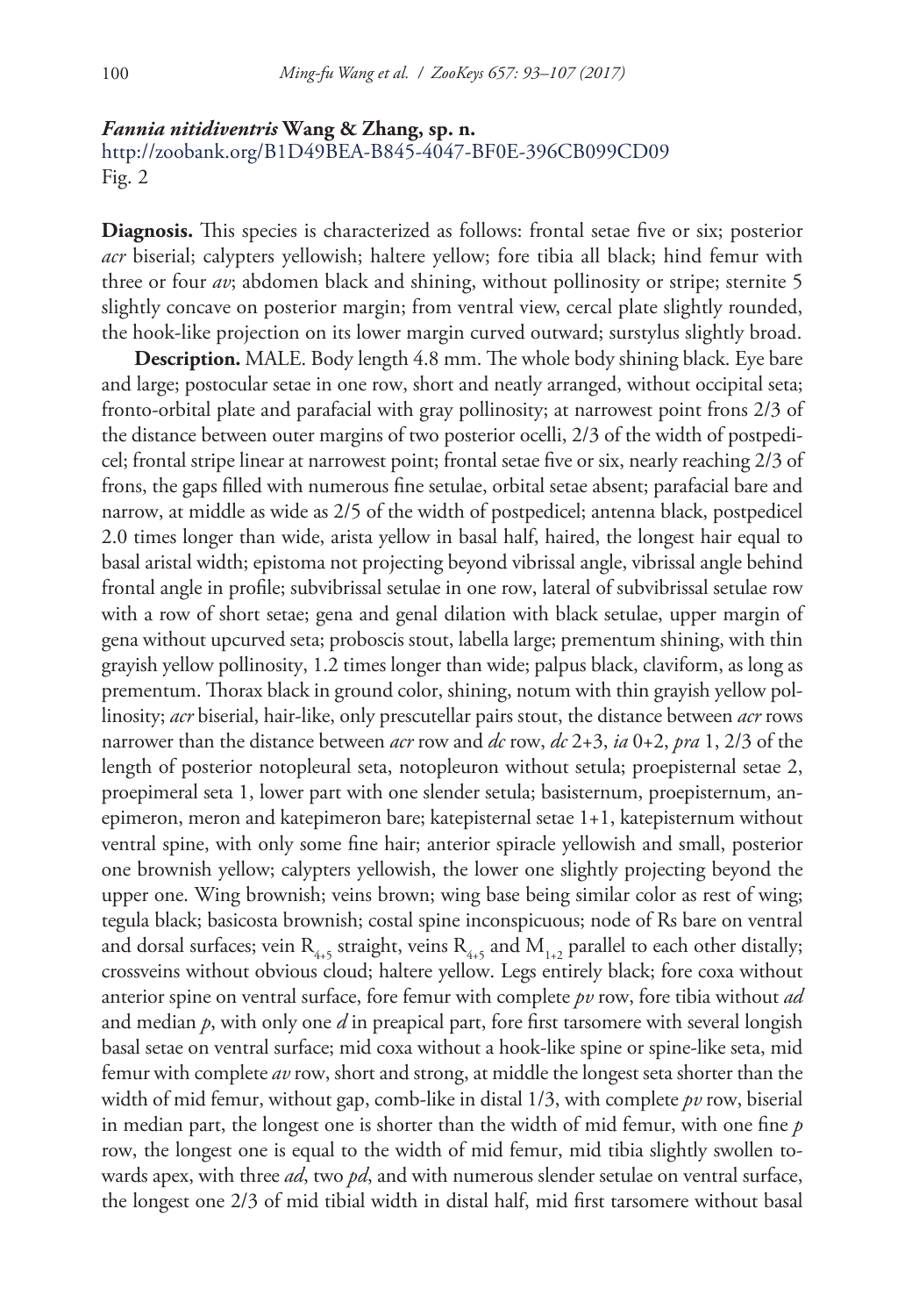

**Figure 2.** *Fannia nitidiventris* Wang & Zhang, sp. n., male, holotype (specimen from Ningxia, deposited in IESNU). **A** Terminalia, ventral view **B** Terminalia, lateral view **C** Sternite 5, ventral view. Scale bars 0.25 mm.

tooth-like spine on ventral surface; hind coxa bare on posterior surface, hind femur not curved, with three or four stout *av* only in distal 2/5, without *pv*, hind tibia with two *av*, two *ad* and one median *d*. Abdomen oval and flattened, black in ground color, shining, without stripe and pollinosity; sternite one bare, sternite 5 broad, concave on posterior margin (Fig. 2C); from ventral view, cercal plate slightly rounded, the hook-like projection on its lower margin curved outward (Fig. 2A); surstylus slightly broad, not separated into two branches (Fig. 2A, B).

FEMALE. Unknown.

**Remarks.** The new species is distinguished from its likely closest relative *Fannia fuscitibia* Stein, 1920 by having five or six frontal setae; posterior *acr* biserial; calypters yellowish; haltere yellow; fore tibia all black; hind femur with three or four *av*; abdomen black and shining, without stripe; sternite 5 slightly concave on posterior margin (Fig. 2C); from ventral view, cercal plate slightly rounded, the hook-like projection on its lower margin curved outward (Fig. 2A); surstylus slightly broad (Fig. 2B).

**Etymology.** This specific name refers to a characteristic of the species that the abdomen is black and shiny.

**Holotype.** Male: China, Ningxia, Jingyuan, Lvyuan, 1700 m, 29.V.2008, Coll. M.F. Wang (**IESNU**).

**Distribution.** Known only from the type locality in Ningxia, China.

# *Fannia submaculata* **Wang & Zhao, sp. n.**

<http://zoobank.org/F9EB81F9-7C6A-4FD3-90FC-411FDA09C65F> Fig. 3

**Diagnosis.** This species is characterized as follows: postsutural *acr* in two rows; *pra* stout, 3/4 of the length of posterior notopleural seta; calypters and haltere in lighter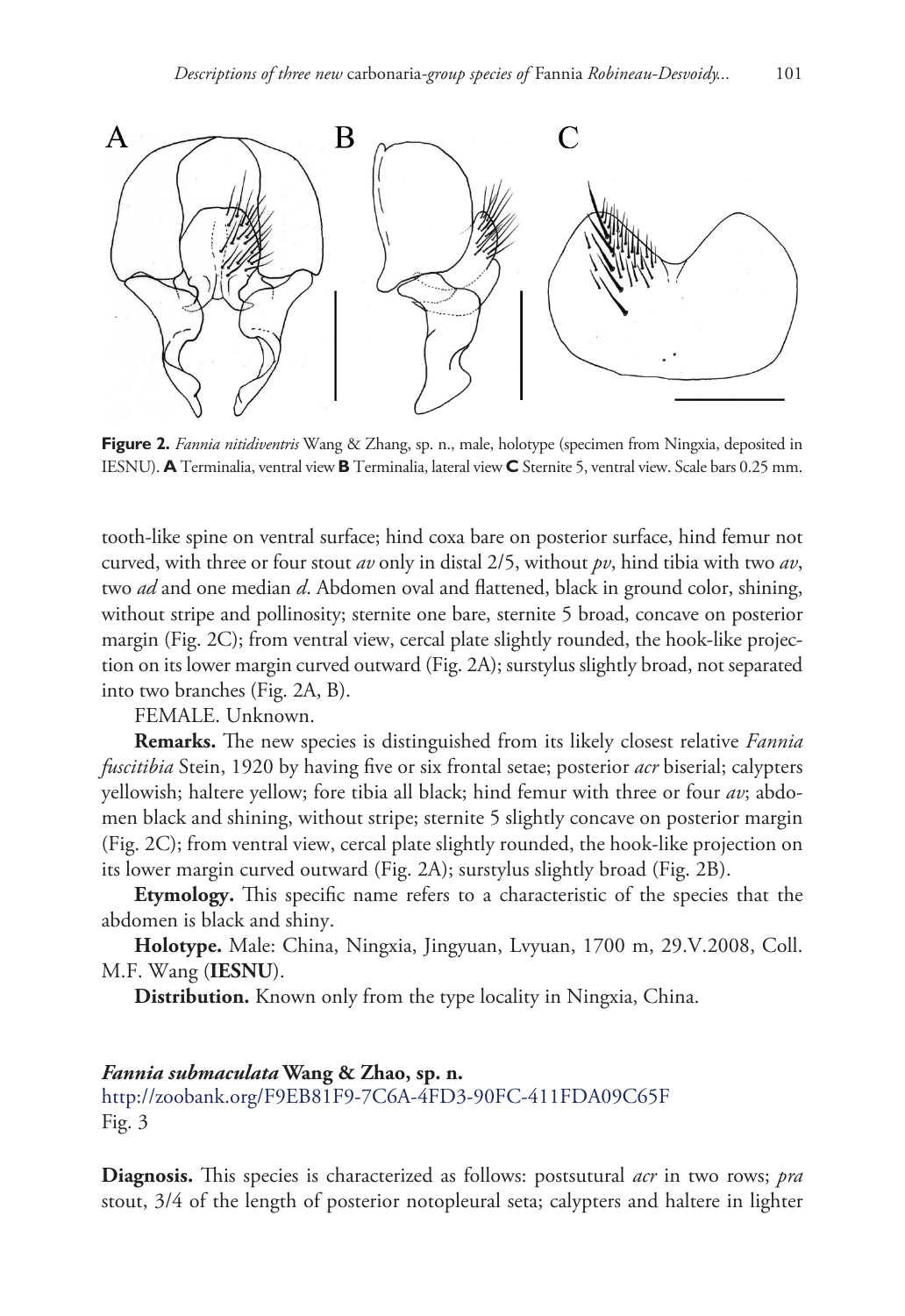

**Figure 3.** *Fannia submaculata* Wang & Zhao, sp. n., male, holotype (specimen from Ningxia, deposited in IESNU). **A** Terminalia, ventral view **B** Terminalia, lateral view **C** Sternite 5, ventral view. Scale bars 0.25 mm.

color; knees and base of fore tibia yellow; hind tibia with four *ad*; tergite 5 with a distinct dark median stripe; cercal plate slender in ventral view; surstylus with a distinct notch on inner margin in median part; bacilliform sclerite becoming gradually narrower towards apex.

**Description.** MALE. Body length 5.0 mm. Eye bare; upper inner facets larger than the rest; postocular setae in one row, irregular in length, curved anteriorly, with some occipital setae behind the postocular setae on vertex; fronto-orbital plate and parafacial with grayish white pollinosity; at narrowest point frons equal to the distance between outer margins of two posterior ocelli, equal to the width of postpedicel; frontal stripe black and narrow; frontal setae nine or ten all stout, situated on the lower 4/5 of fronto-orbital plate, nearly reaching ocellar triangle; parafacial bare, at middle 1/2 as wide as the width of postpedicel; antenna black, postpedicel 2.0 times longer than wide, arista haired and black, the longest hair equal to basal aristal width; epistoma not projecting beyond vibrissal angle, vibrissal angle behind frontal angle in profile; subvibrissal setulae in one row, gena and genal dilation with black setulae, upper margin of gena without upcurved seta; proboscis stout, labella large; prementum with grayish yellow pollinosity, 2.0 times longer than wide; palpus black, claviform, as long as prementum. Thorax black in ground color, shining, notum with thin brown pollinosity; *acr* biserial, slightly stout, prescutellar pairs stout; the distance between *acr* rows narrower than the distance between *acr* row and *dc* row, *dc* 2+3, *ia* 0+2, *pra* 1, 3/4 of the length of posterior notopleural seta, notopleuron without setula; proepisternal setae 2, proepimeral seta 1; basisternum, proepisternum, anepimeron, meron and katepimeron bare; katepisternal setae 1+1, katepisternum without ventral spine; anterior spiracle small and dark brown, posterior one dark brown; calypters yellowish, the lower one distinctly projecting beyond the upper one. Wing brownish; veins dark brown; wing base being similar color as rest of wing; tegula black; basicosta brownish; costal spine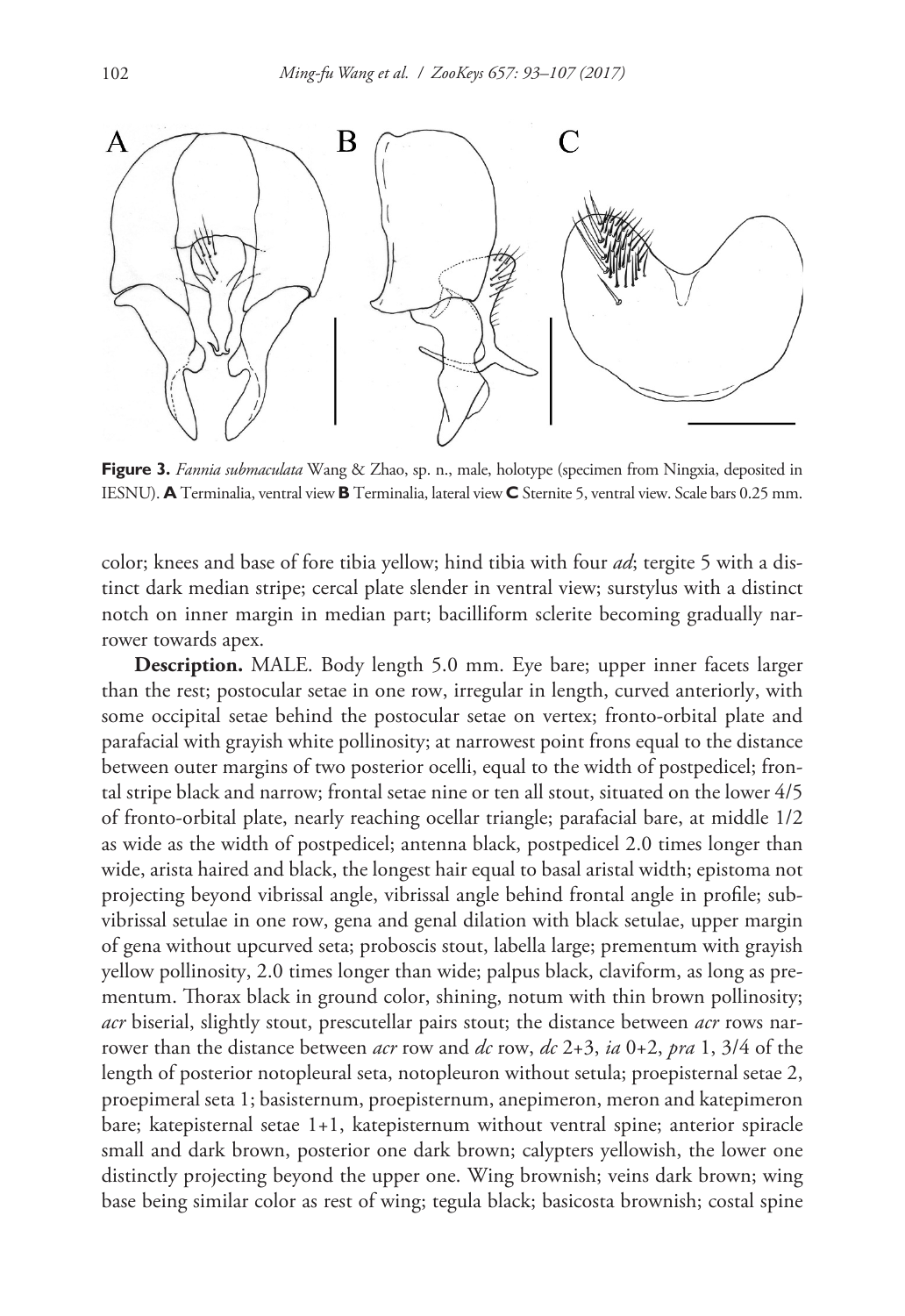inconspicuous; node of Rs bare on ventral and dorsal surfaces; vein  $R_{4,5}$  straight, veins  $R_{4,5}$  and  $M_{1,2}$  parallel to each other distally; crossveins without obvious cloud; haltere brown. Legs entirely black, except knees and base of fore tibia yellow; fore coxa without anterior spine on ventral surface, fore femur with complete *pv* row, fore tibia without *ad* and median *p*, fore first tarsomere with several short basal setae on ventral surface; mid coxa without any hook-like spine or spine-like seta, mid femur with complete *av* row, stout in basal half, becoming gradually shorter and denser towards apex, without gap, *pv* row complete, in one row, with one slender *p* row, mid tibia slightly swollen in distal half, with two *ad*, two *pd*, and with numerous slender setulae on ventral surface, the longest one 3/4 as long as mid tibial width in distal part, mid first tarsomere without basal tooth-like spine on ventral surface; hind coxa bare on posterior surface, hind femur with *av* row, setula-like in basal half, with four long *av* in distal 2/5, without *pv*, hind tibia with two *av*, four *ad* and one median *d*. Abdomen oval and flattened, black in ground color, shining, with thin gray pollinosity; syntergite 1+2 to tergite 5 each with a dark median stripe; sternite one with slender setulae, sternite 5 broad, concave on posterior margin (Fig. 3C); cercal plate slender in ventral view, separated into two branches at apex, pointed anteriorly and posteriorly, respectively, in lateral view (Fig. 3A, B); surstylus with a distinct notch on inner margin at middle in ventral view (Fig. 3A); bacilliform sclerite short, becoming gradually narrower towards apex (Fig. 3B)

FEMALE. Unknown.

**Remarks.** This new species is similar to *Fannia maculosa* Nishida, 2003 but can be characterised by its postsutural *acr* in two rows; *pra* long, 3/4 of the length of posterior notopleural seta; wing base being similar color as rest of wing; calypters and all haltere in lighter color; knees and base of fore tibia yellow; hind tibia with four *ad*; tergite 5 with a distinct dark median stripe; sternite 5 broad (Fig. 3C); cercal plate slender in ventral view (Fig. 3A); surstylus with a distinct notch on inner margin in median part (Fig. 3A); bacilliform sclerite becoming gradually narrower towards apex (Fig. 3B).

**Etymology.** This specific name refers to the similarity between the new species and *F*. *maculosa* Nishida.

**Holotype.** Male: China, Ningxia, Jingyuan, Dongshanpo, 2200 m, 27.VI.2008, Coll. M.F. Wang (**IESNU**).

**Distribution.** Known only from the type locality in Ningxia, China.

#### **Redescription of one newly recorded species from China**

#### *Fannia norvegica* **Ringdahl, 1934**

Fig. 4

**Diagnosis.** This species is characterized as follows: parafacial bare; occipital setae absent; lower calypter distinctly projecting beyond upper one; haltere yellowish or brownish yellow; mid tibia with 2 *ad*; hind femur with a complete *pv* row, not becoming gradually weaker towards apex; hind tibia with 2 or 3 *ad*; syntergite 1+2 to tergite 4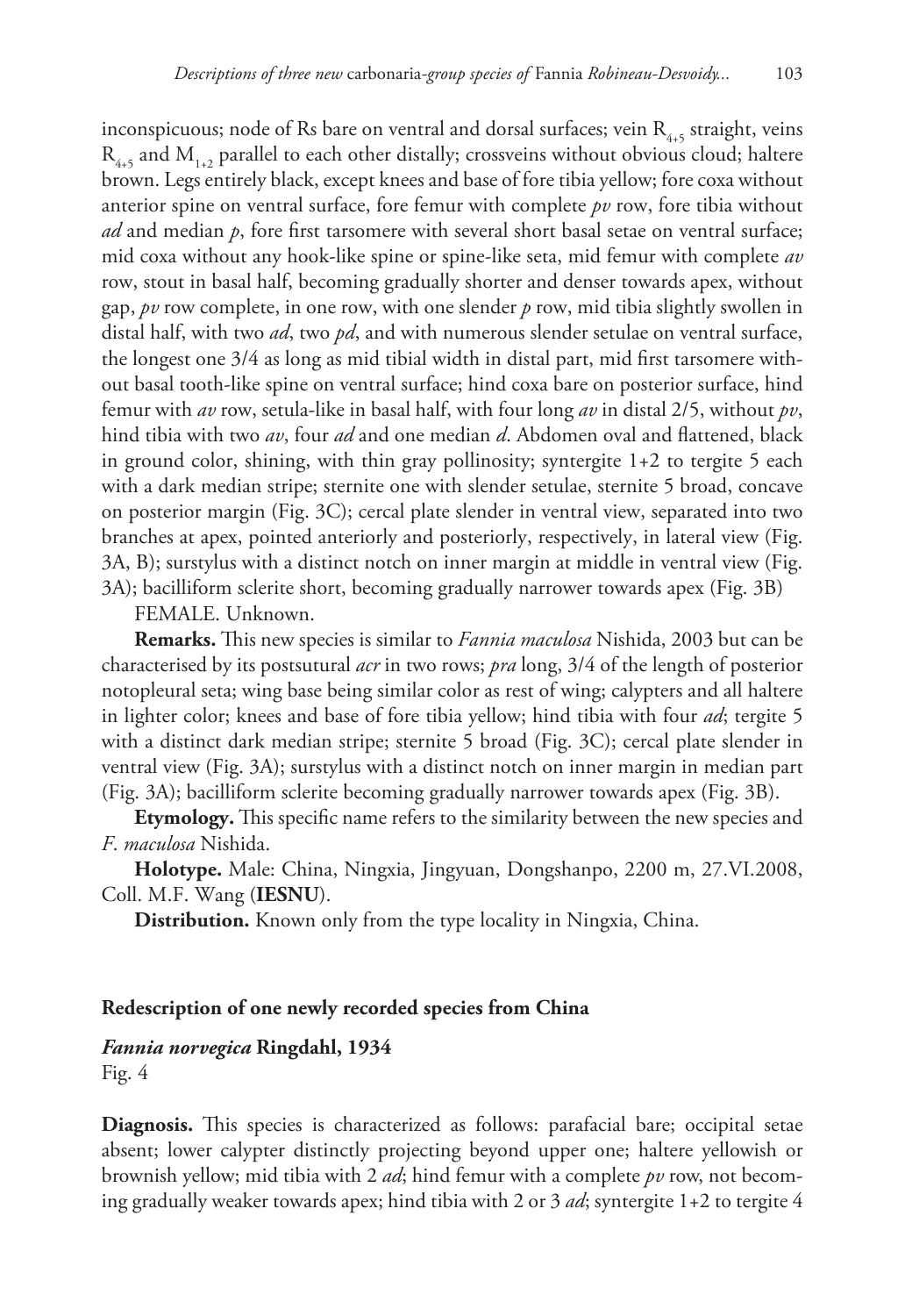

**Figure 4.** *Fannia norvegica* Ringdahl, 1934, male (specimen from Ningxia, deposited in IESNU). **A** Terminalia, ventral view **B** Terminalia, lateral view **C** Sternite 5, ventral view. Scale bars 0.25 mm.

each with a dark median triangular stripe, tergite 5 with a broad median stripe; sternite 5 broad and with four strong setulae; bacilliform sclerite curved.

**Description.** MALE. Body length 4.8−5.5 mm. Eye bare; postocular setae in one row, as long as the width of frons, neatly arranged, without occipital seta; frontoorbital plate and parafacial with grayish silvery pollinosity; at narrowest point frons as wide as the distance between outer margins of two posterior ocelli, equal to the width of postpedicel; frontal stripe black, at narrowest point as wide as fronto-orbital plate; frontal setae ten or eleven, stout, nearly reaching ocellar triangle, orbital setae absent; parafacial bare, at middle 1/2 as wide as the width of postpedicel; antenna black, postpedicel 2.0 times longer than wide, arista black and haired, the longest hair equal to basal aristal width; epistoma not projecting beyond vibrissal angle, vibrissal angle behind frontal angle in profile; subvibrissal setulae in one row, lateral of subvibrissal setulae with one or two rows of fine setae; gena and genal dilation with black setulae, upper margin of gena without upcurved seta; proboscis stout, labella large; prementum with thin gray pollinosity, 1.5 times longer than wide; palpus black, claviform, as long as prementum. Thorax black in ground color, notum slightly shining, with thin brown pollinosity, without distinct stripe; *acr* biserial, slightly stout, prescutellar pairs slightly stout, the distance between *acr* rows 1/2 of the distance between *acr* row and *dc* row, *dc* 2+3, *ia* 0+2, *pra* 1, 4/5 of the length of posterior notopleural seta, notopleuron without setula; proepisternal setae 2, proepimeral seta 1, lower part with one short setula; basisternum, proepisternum, anepimeron, meron and katepimeron bare; katepisternal setae 1+1, katepisternum without ventral spine, with only eleven long setulae on lower margin; anterior spiracle yellowish, posterior one brown; calypters yellowish, the lower one distinctly projecting beyond the upper one. Wing brownish; veins brownish; wing base being same color as rest of the wing; tegula black; basicosta yellowish; costal spine inconspicuous; node of Rs bare on ventral and dorsal surfaces;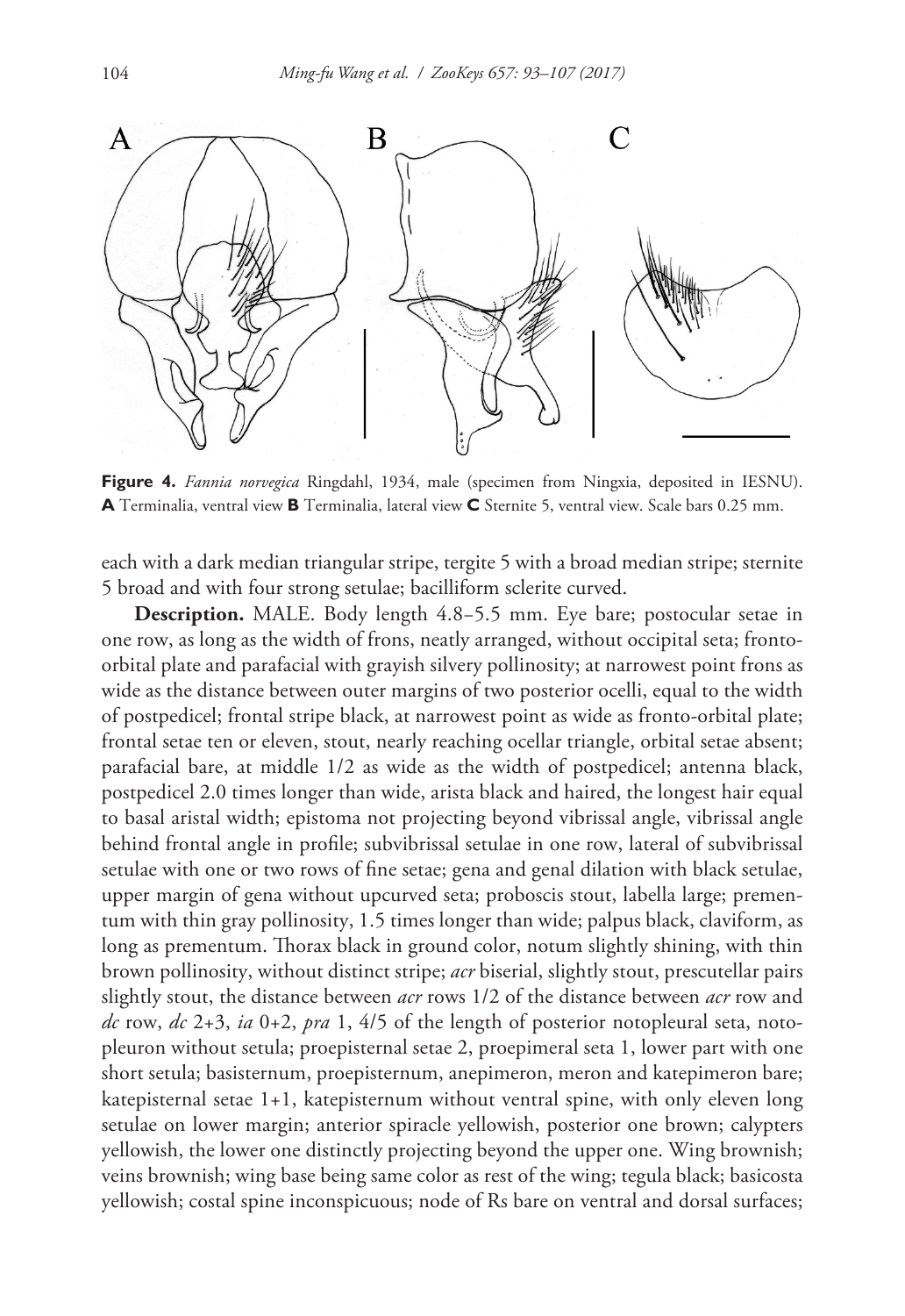vein R<sub>4+5</sub> straight, veins R<sub>4+5</sub> and M<sub>1+2</sub> parallel to each other distally; crossveins without obvious cloud; haltere yellow. Legs entirely black, except joint of femur and tibia brown; fore coxa without anterior spine on ventral surface, fore femur with complete *pv* row, fore tibia without *ad* and median *p*, with only a stout seta in preapical part, fore first tarsomere with several longish basal setae on ventral surface; mid coxa without a hook-like spine or spine-like seta, mid femur with long and sparse *av* row in basal half, the longest seta equal to the width of mid femur, becoming gradually denser and shorter towards apex in distal half, comb-like in preapical part, *pv* row complete, slightly biserial in median part, with slender *p* row, mid tibia slightly swollen towards apex, with two *ad* and two *pd*, and with numerous slender setulae on ventral surface, in distal half 3/4 as long as mid tibial width, mid first tarsomere without basal toothlike spine on ventral surface; hind coxa bare on posterior surface, hind femur with *av* row, only three to five *av* in distal half, stout, *pv* row hair-like in basal half, stout and longer than tibial width in distal half, hind tibia with two *av* (sometimes three), three *ad* (sometimes two) and one median *d*, with several slightly erect median setae on posterior surface, hind tarsi without basal tooth-like spine. Abdomen long and flattened, black in ground color, shining, with thin gray pollinosity; syntergite  $1+2$ to tergite 4 each with a dark median triangular stripe, tergite 5 with a broad median stripe; sternite one with setulae, sternite 5 broad and rounded, slightly concave on posterior margin, with four strong setulae above (Fig. 4C); cercal plate with a strong curved projection pointed anteriorly in lateral view, bare in median part and at apex (Fig. 4A, B); surstylus broad, separated into two branches at middle, anterior branch broad and with three setulae at apex and posterior branch short and thin (Fig. 4A, B); bacilliform sclerite curved (Fig. 4A, B).

FEMALE. Unknown from China.

**Remarks.** The species *Fannia norvegica* Ringdahl, 1934 is newly recorded from China. Here, a detailed redescription is provided as it was not been adequately described previously. Illustrations of male terminalia including sternite 5 is also given.

**Material examined.** 1 male, China, Ningxia, Jingyuan, Mt. Heshangpu, 2000 m, 23.VI.2008, Coll. M.F. Wang (**IESNU**); 1 male, China, Ningxia, Jingyuan, Mt. Heshangpu, 2150 m, 24.VI.2008, Coll. Y.X. Wu (**IESNU**); 1 male, China, Ningxia, Jingyuan, Mt. Baiyun, 2300 m, 28.VI.2008, Coll. M.F. Wang (**IESNU**).

**Distribution.** China: Ningxia, Jingyuan; Czech Republic, Denmark, Great Britain, Greek, Japan, North Africa, Norway, Spain, Switzerland, throughout North America.

## **Acknowledgements**

Sincere thanks to Dr. Ben Cleveland (School of BioSciences, the University of Melbourne), Prof. Yu-xiao Wu and Prof. Wei-bing Zhu (both of Shanghai Entomological Museum, Chinese Academy of Sciences, Shanghai, P. R. China) and Ms. Jing Wang (Institute of Entomology, Shenyang Normal University, Shenyang, P. R. China) for providing help in examining specimens. This study was funded by the Director Foundation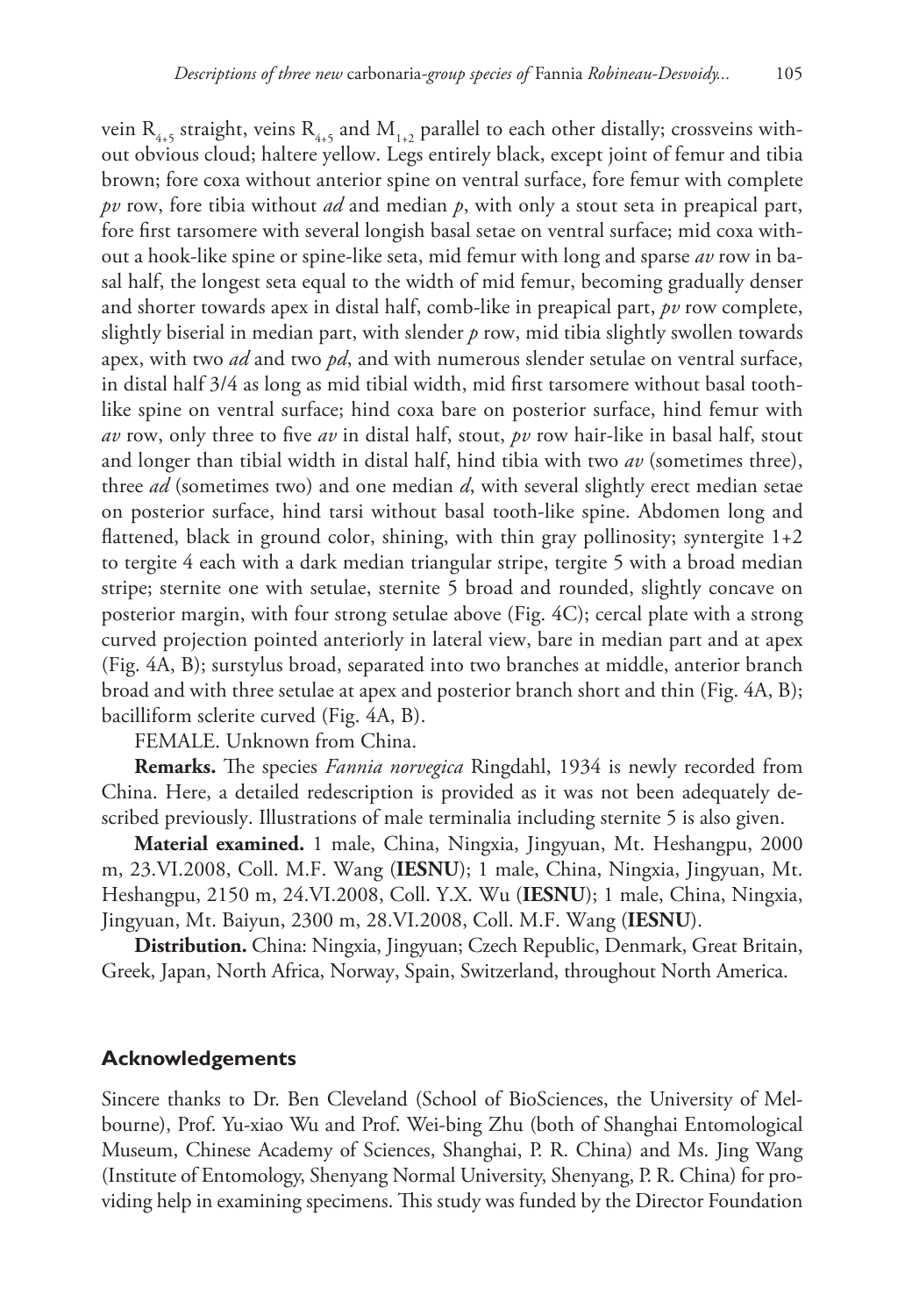of the National Nature Science Foundation of China (NO. 31272347, NO. 31071957, NO. 30770252), the Director Fund of Ecology and Environment Research Centre, Shenyang Normal University (No. EERC-K-201401).

## **References**

- Barták M, Preisler J, Kubík Š, Šuláková H, Sloup V (2016) Fanniidae (Diptera): new synonym, new records and an updated key to males of European species of *Fannia*. ZooKeys 593: 91–115.<https://doi.org/10.3897/zookeys.593.7735>
- Chillcott JG (1961) A revision of the Nearctic species of Fanniinae (Diptera: Muscidae). The Canadian Entomologist. Supplement 14(1960): 1–295.
- D'Assis-Fonseca ECM (1966) Eight undescribed species of Muscidae (Diptera) from Britain. Entomologist's Monthly Magazine 101: 269–278.
- Fan ZD (2000) A new species of *Fannia* from Eastern Inner Mongolia, China (Diptera: Fanniidae). Acta Zootaxonomica Sinica 25(3): 345–348.
- Gregor F, Rozkošný R (1993) New synonymies in the European Fanniidae (Diptera). European Journal of Entomology 90: 227–234.
- McAlpine JF (1981) Morphology and terminology adults. In: McAlpine JF, Peterson BV, Shewell GE, Teskey HJ, Vockeroth JR, Wood DM (Coords.), Manual of Nearctic Diptera. Vol. 1. Research Branch Agriculture Canada Monograph 27: 9–63.
- Meigen JW (1826) Systematische Beschreibung der bekannten europäischen zweiflügeligen Insekten. Vol. 5. Hamm, 412 pp.
- Nishida K (1974a) Studies on the species of Fanniinae (Diptera: Muscidae) from Japan. II. One new species from Japan and Taiwan, and four newly recorded species of genus *Fannia* from Japan. Japanese Journal of Sanitary Zoology 25: 205–210.<https://doi.org/10.7601/mez.25.205>
- Nishida K (1974b) On eight species of the genus *Fannia* (Diptera, Muscidae) from Japan, with the description of new species. Kontyû 42(2): 184–191.
- Nishida K (1975a) Studies on the species of Fanniinae (Diptera: Muscidae) from Japan. Description of *Piezura nigrigenus* sp. nov. and *Fannia japonica amamiensis* subsp. nov. and redescription of *Platycoenosia mikii* Strobl, 1894. Japanese Journal of Sanitary Zoology 26: 21–24.<https://doi.org/10.7601/mez.26.21>
- Nishida K (1975b) Six new and one newly recorded species of the genus *Fannia* (Diptera: Muscidae) from Taiwan, with a key to species. Kontyû 43(3): 364–380.
- Nishida K (2002) Two new species (Diptera: Fanniidae) collected in the Imperial Palace, Tokyo, Japan. Medical Entomology and Zoology 53(Supplement 2): 173–180. [https://doi.](https://doi.org/10.7601/mez.53.173) [org/10.7601/mez.53.173](https://doi.org/10.7601/mez.53.173)
- Nishida K (2003) Studies on the species of Fanniidae (Diptera) from Japan. V. A new species belonging to the *carbonaria* subgroup and three newly recorded species from Japan. Medical Entomology and Zoology 54(1): 97–103. <https://doi.org/10.7601/mez.54.97>
- Ringdahl O (1934) Einige neue Musciden. Konowia 13: 97–100*.*
- Rozkošný R, Gregor F, Pont AC (1997) The European Fanniidae (Diptera). Acta Scientiarum Naturalium Academiae Scientiarum Bohemicae-Brno 31: 1–80.